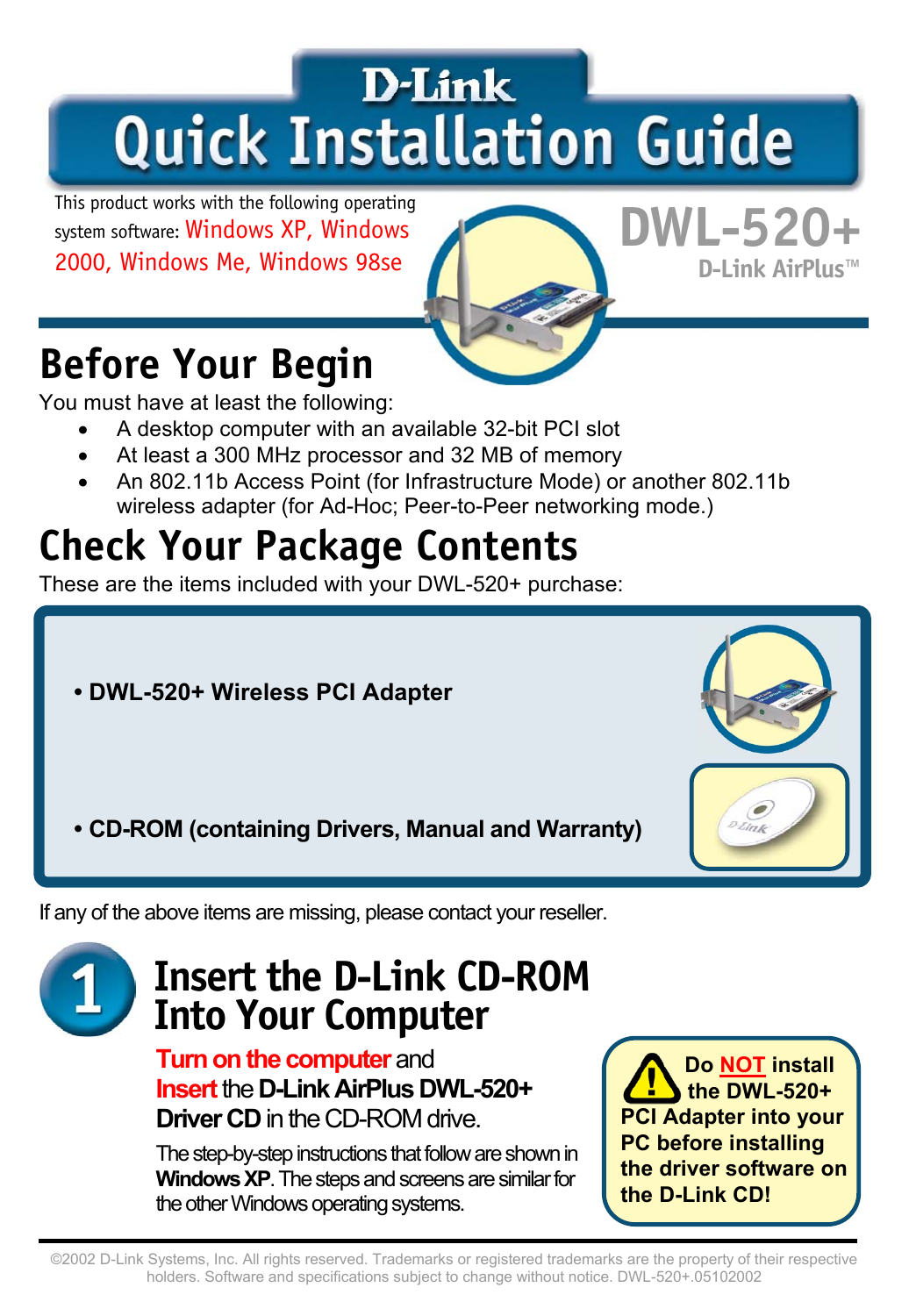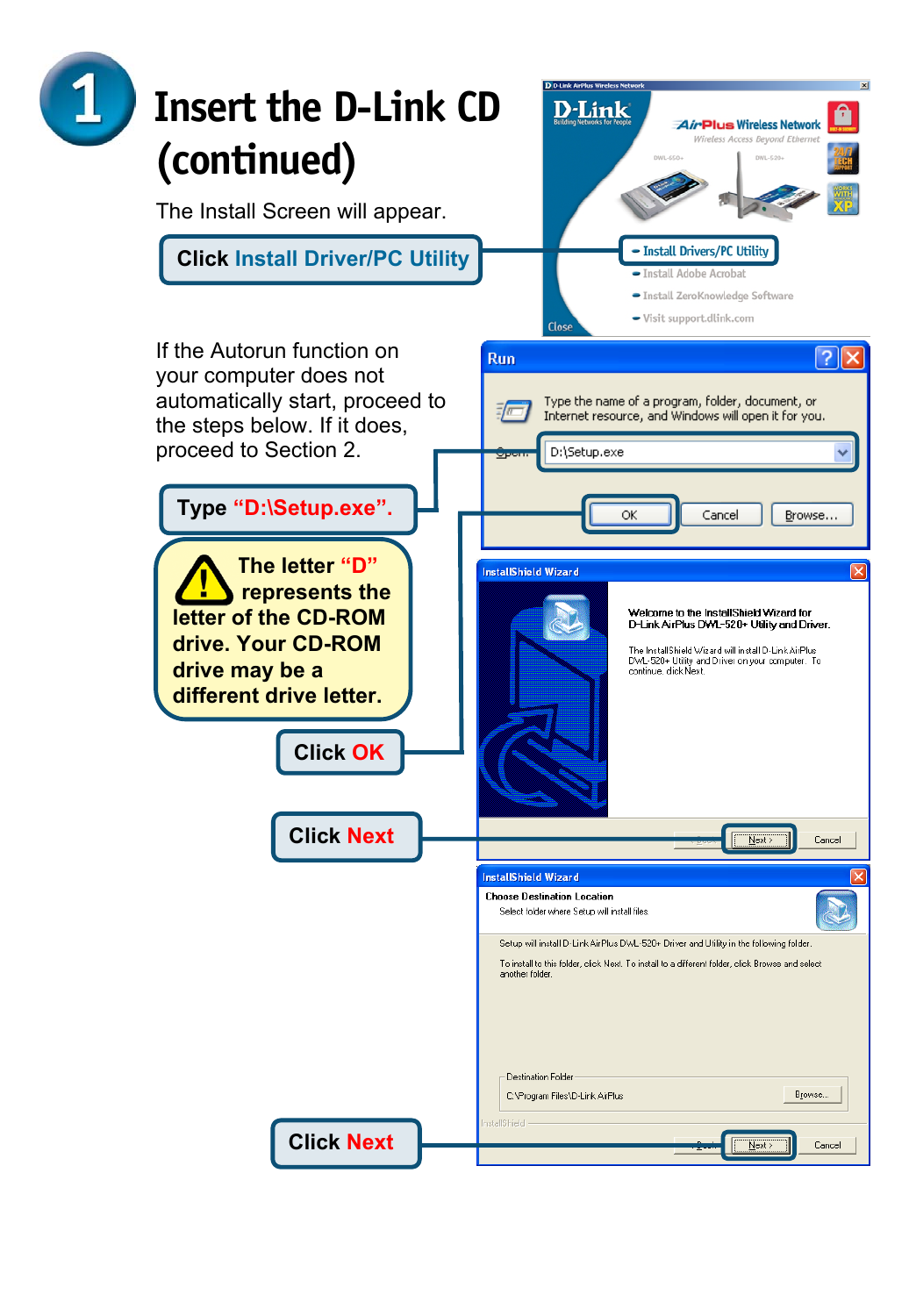

#### **Shut down your computer and unplug it**



## **Installing the DWL-520+ Wireless PCI Adapter Into Your Computer**

- **A. Make sure to off your computer and unplug the power cord.** Remove the back cover of the computer.
- **B. Install the DWL-520+ carefully** and firmly seat it into an available PCI slot (which is usually "white" or "cream" colored).



 To avoid damage caused by static electricity, make sure to properly ground yourself by first touching a metal part of your computer to discharge any static electricity before working with the DWL-520+ Wireless PCI Adapter.

- **C.** Secure the DWL-520 back panel shield with a screw.
- **D.** Replace the computer's cover.
- **E.** Place the computer back in its normal position.
- **F.** Attach the DWL-520+'s antenna to the socket on the back panel shield.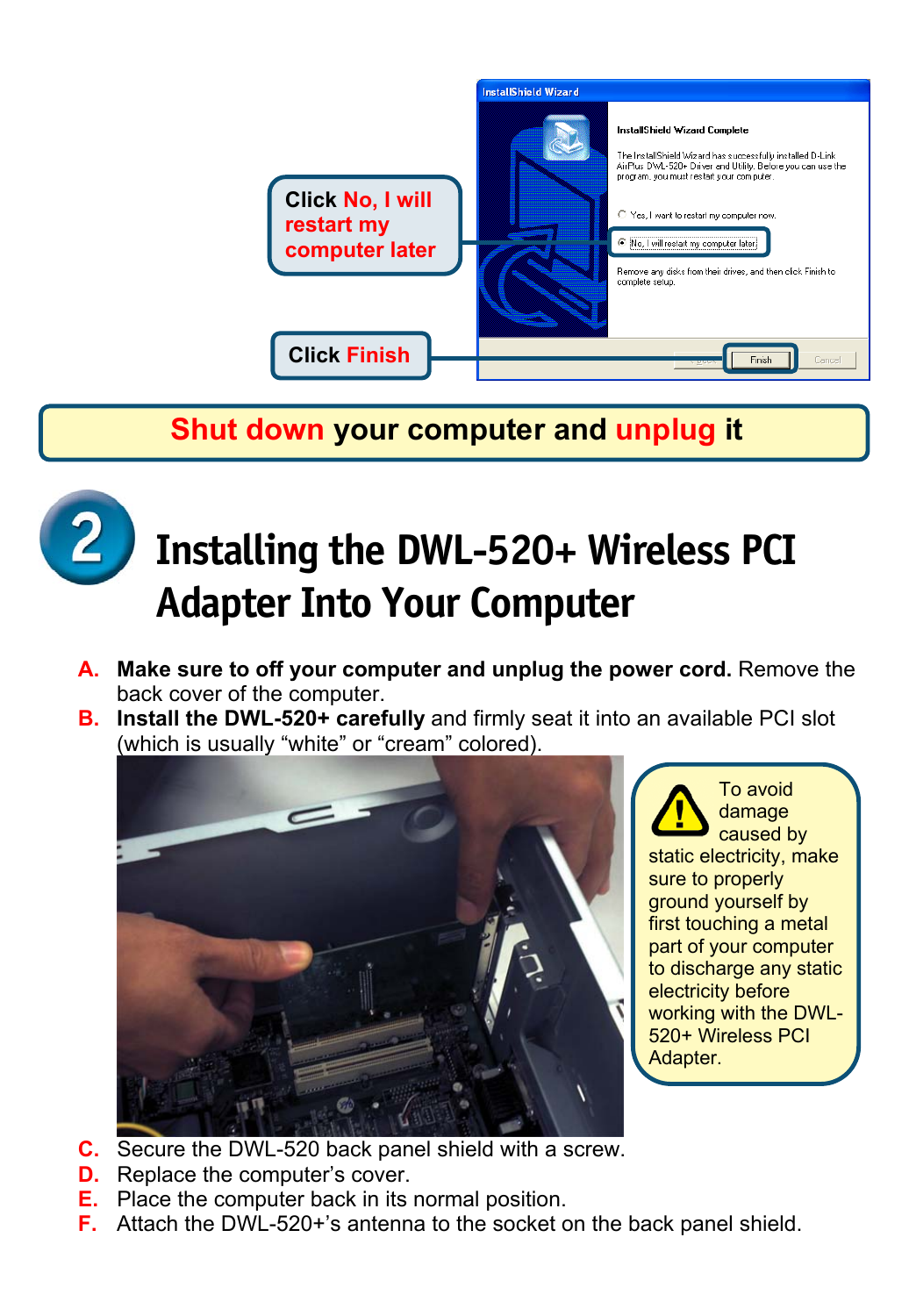# **Installing the DWL-520+ Wireless PCI Adapter Into Your Computer**



Install the software automatically (Recommended) .<br>Сантионите настоя уровново ова по п

Next >

Cancel

Click Next to continue

**automatically (Recommended)**

**Click Next**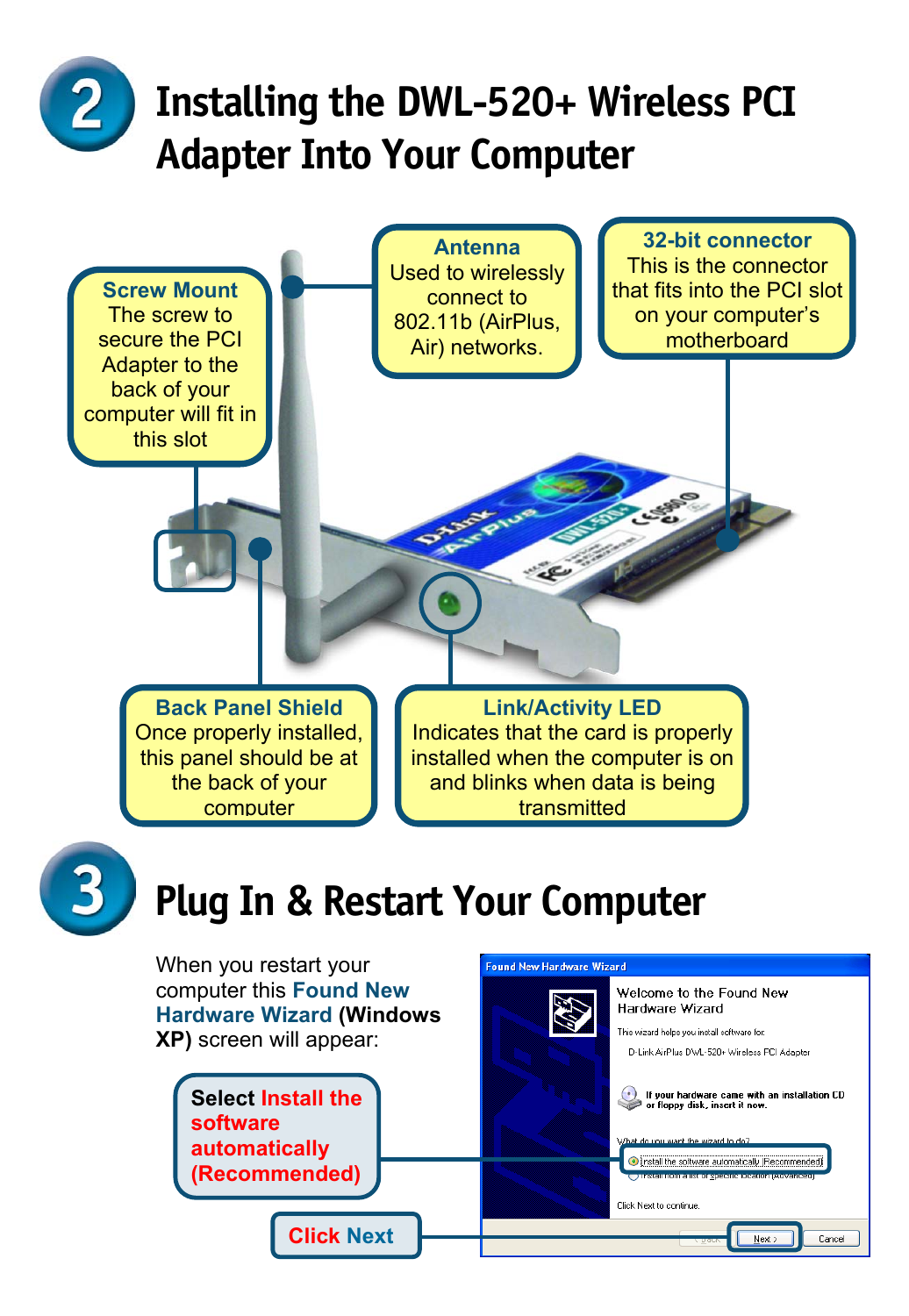

**(The D-Link driver software for this device is undergoing Windows Logo testing. Microsoft certification is pending.)**

**For Windows 2000,** this **Digital Signature Not Found**  screen may appear after your computer restarts.



Yes

No

4:43 PM

**Click Yes** to finalize the installation

**For Windows Me and 98,** after your computer restarts, this **Systems Settings Change** screen may appear.

**Select Yes** to finalize the installation



### **Your Installation is Complete!**

After you've continued in Windows XP (or after the computer restarts in the other Windows operating systems), the D-Link AirPlus DWL-520+ **Configuration Utility** will automatically start and the utility icon will appear in the bottom right hand corner of the desktop screen (systray). **If this icon appears GREEN, then you have successfully installed the DWL-520+, are connected to a wireless network and are ready to communicate!**

**Double-click the utility icon to use the configuration utility.**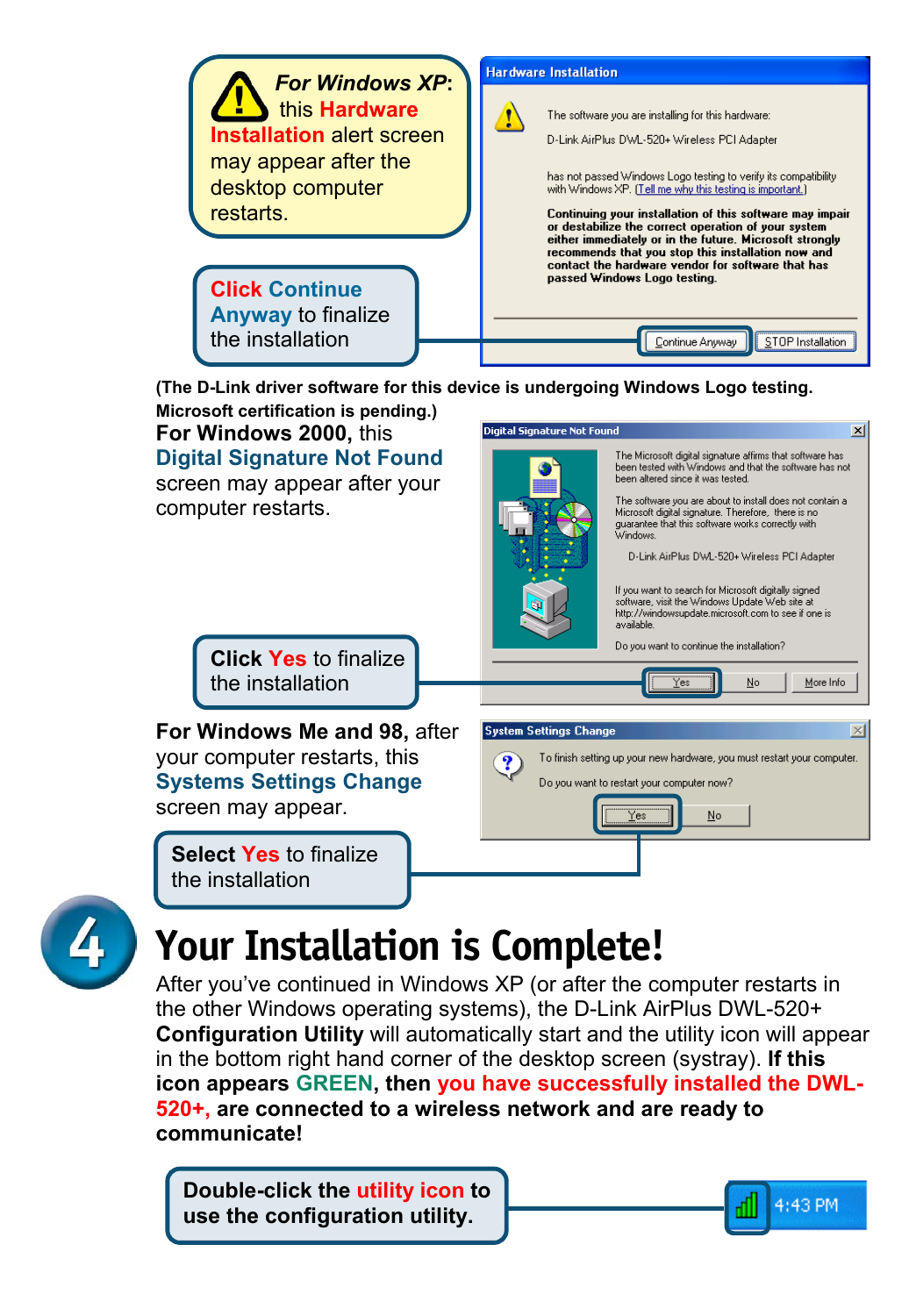**If the utility icon does not appear, double click the shortcut icon that has appeared on your desktop.**



# **Using the Configuration Utility**

The **D-Link AirPlus Configuration Utility** window will appear. By default, it will take you to the **Link Info** section.

**A. Status:** Displays the MAC Address of the Access Point that is associated with the DWL-520+.

**B. SSID:** The Service Set Identifier is the name assigned to the wireless network. The factory SSID setting is set to **default**.

**TxRate: The default** setting is 11 Mbps; however, TxRate settings are automatically determined by the DWL-520+ depending on the distance from the access point.

#### **D** D-Link AirPlus

| <b>Configuration</b> | B)<br><b>SSID</b><br>C<br><b>Tx Rate</b> | default.<br>11 | Mbps      |                      |                 |            |
|----------------------|------------------------------------------|----------------|-----------|----------------------|-----------------|------------|
| <b>Encryption</b>    | D<br>Channel                             | 6              |           |                      |                 |            |
| <b>SiteSurvey</b>    | - Link Quality/Signal Strength -<br>Е    |                |           |                      |                 |            |
| <b>About</b>         | Link Quality                             |                | 100%      |                      | Signal Strength | 100%       |
|                      |                                          |                |           |                      |                 |            |
|                      | F<br>Data Rate .<br>Transmit             |                | 0<br>Kbps | 10000<br>1000<br>100 | Receive         | Kbps<br>Ű. |

**D. Channel:** Displays the channel information. By default, the channel is set to 6 and selection is automatically determined by the DWL-520+.

**Link Quality / Signal Strength:** Displays the Link Quality for the DWL-520+ wireless connection to the access point. The Signal Strength represents the wireless signal between the access point and the DWL-520+. The percentage coincides with the graphical bar.

**F. Data Rate: Graphically** displays the statistics of data transmitted and received.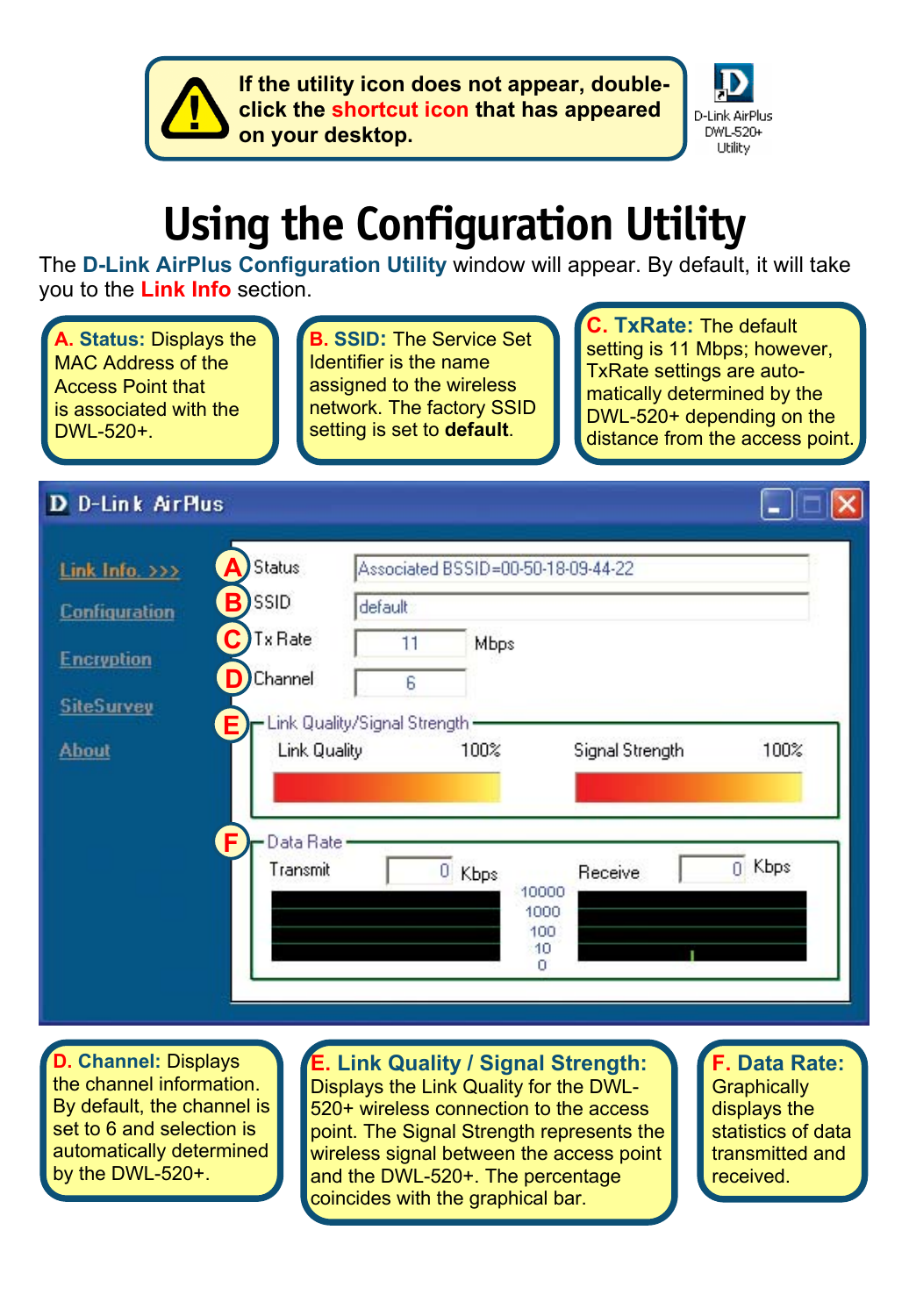M**aking changes to the DWL-520+'s factory** settings. By clicking on the **Configuration menu**, changes can be made to the default wireless settings of the DWL-520+.

**G. SSID:** The Service Set Identifier is the name assigned to the wireless network. The factory SSID setting is set to **default**. Make changes here to match the SSID on existing Wireless Router or Access Point.

**H. Wireless Mode:** The factory setting is set to **Infrastructure**. Ad-Hoc mode is used for peer-to-peer networking.

**I. Channel:** By default, the channel is set to **6**. Channel selection is automatically determined by the DWL-520+ depending on the channel setting of the access point selected for association. To change the channel settings, the **Wireless Mode** must be set to **Ad-hoc**.

L IDI

#### **D** D-Link AirPlus

| Link Info.                        | G)SSID         | default                |
|-----------------------------------|----------------|------------------------|
| Configuration >>> H Wireless Mode |                | Infrastructure<br>▼    |
| <b>Encryption</b>                 | Channel        | 6                      |
| <b>SiteSurvey</b><br><b>About</b> | J<br>Tx Rate   | 11 Mbps<br>▼           |
|                                   | K)<br>Preamble | Long Preamble<br>◥     |
|                                   | Power Mode     | Continuous Access Mode |
|                                   |                |                        |
|                                   |                | Apply<br>Cancel        |

**J. TxRate:** You can adjust the transmission rate to get the best signal possible depending on your usage and your environment.

 The preamble setting of the DWL-520+ must match the preamble setting of the Wireless Router or Access Point in order to communicate on the network.

**K. Preamble:** By default, D-Link AirPlus Products are set to **Long Preamble**. The Preamble defines the length of the CRC block (Cyclic-Redundancy Check is a common technique for detecting data transmission errors) for communication between the Access Point and wireless network adapters. High network traffic areas should use the shorter preamble type.

**Power Mode: By** default, Power Mode is set to Continuous Access Mode. **Continuous Access Mode** — this default setting consumes the most power. **Maximum Power Save** — this setting consumes the least power. **Power Save** — this setting consumes a moderate amount of power.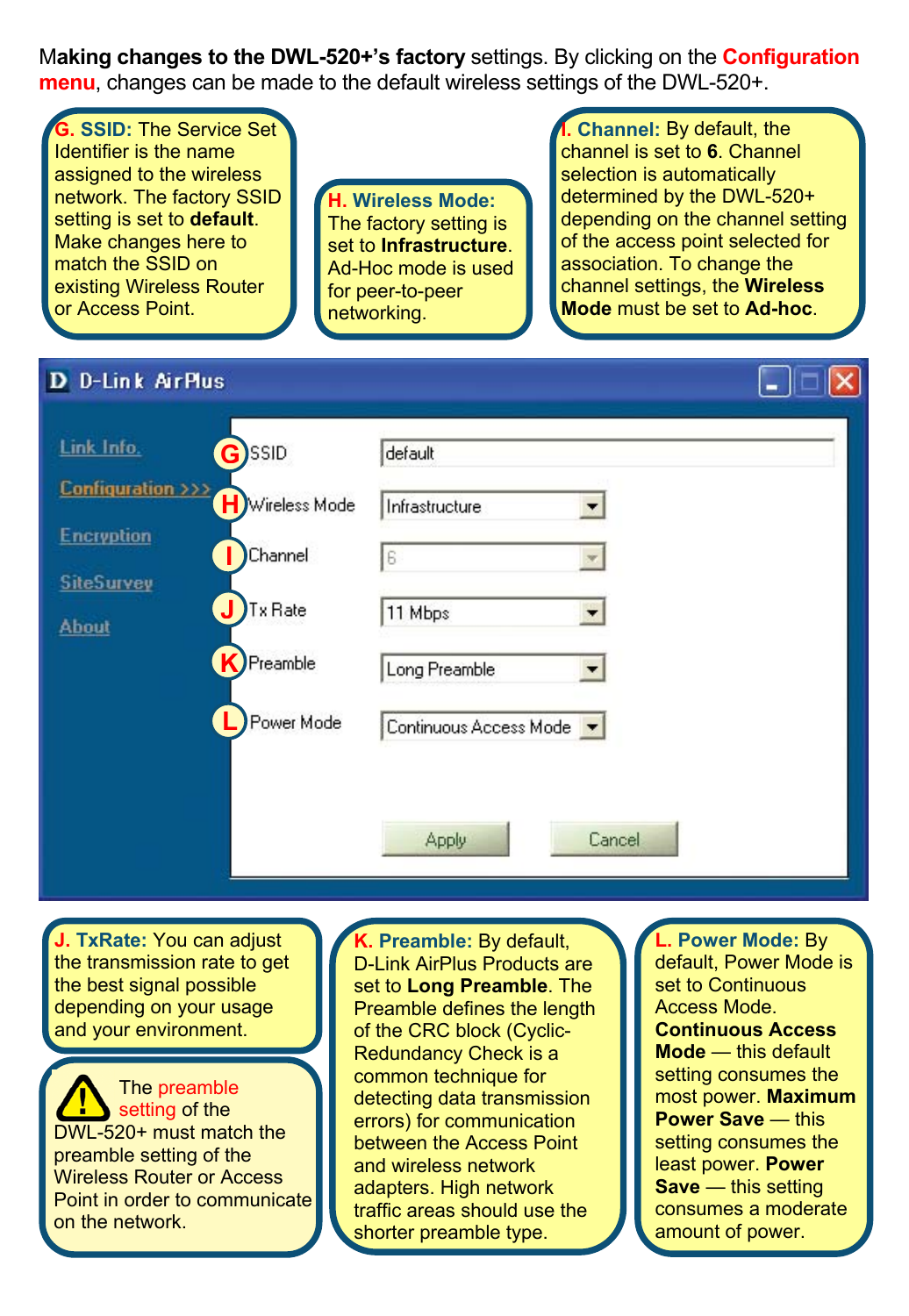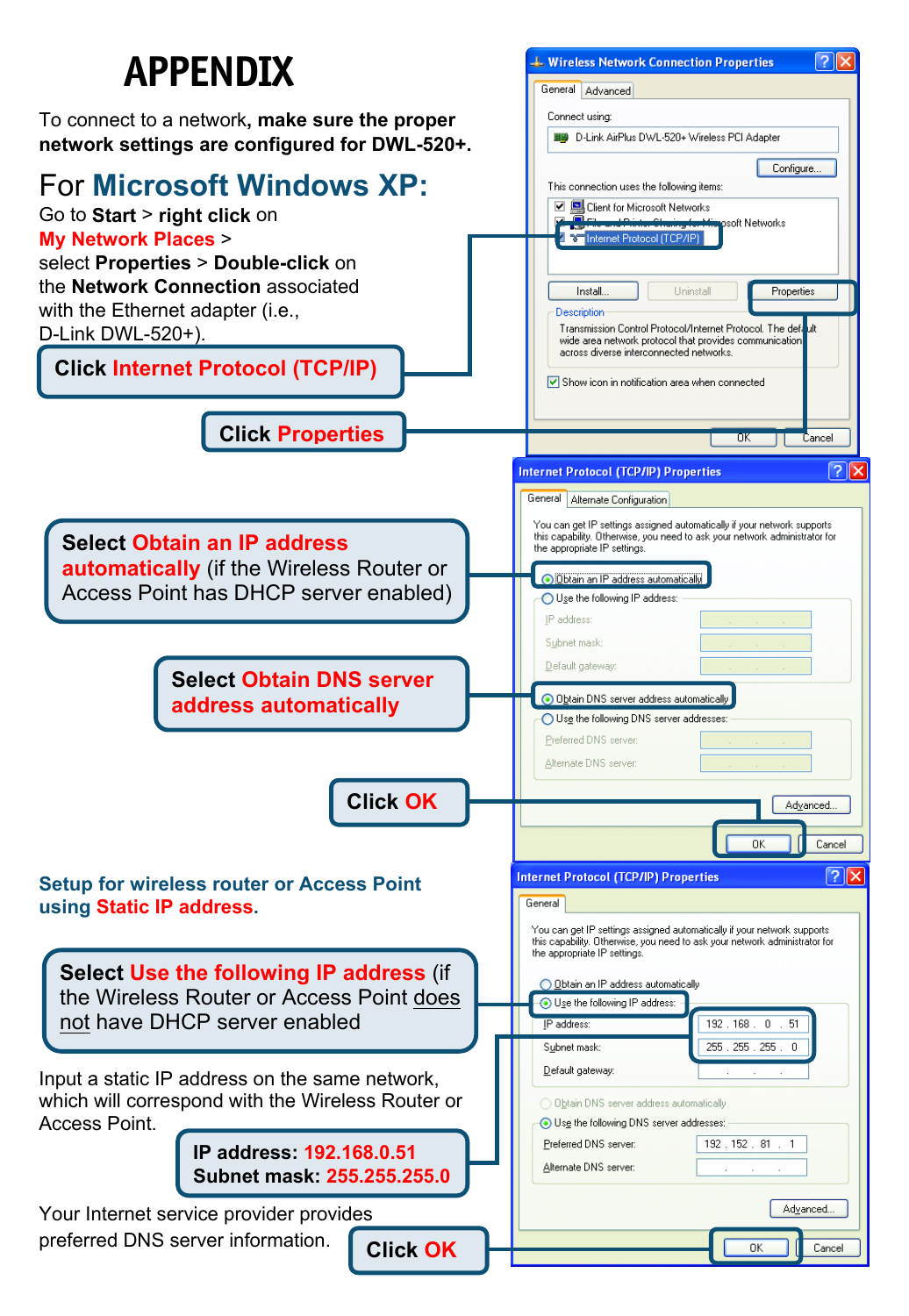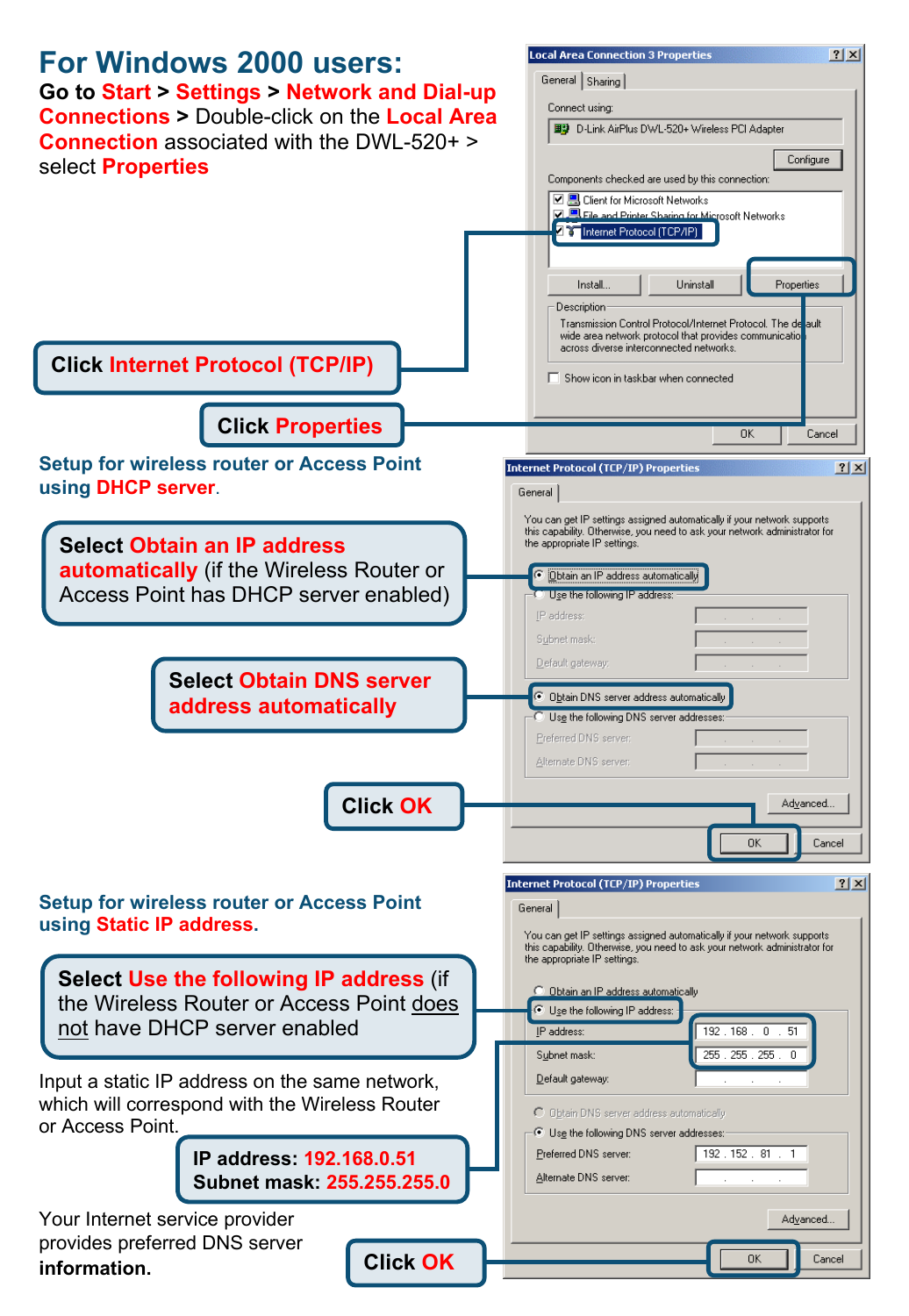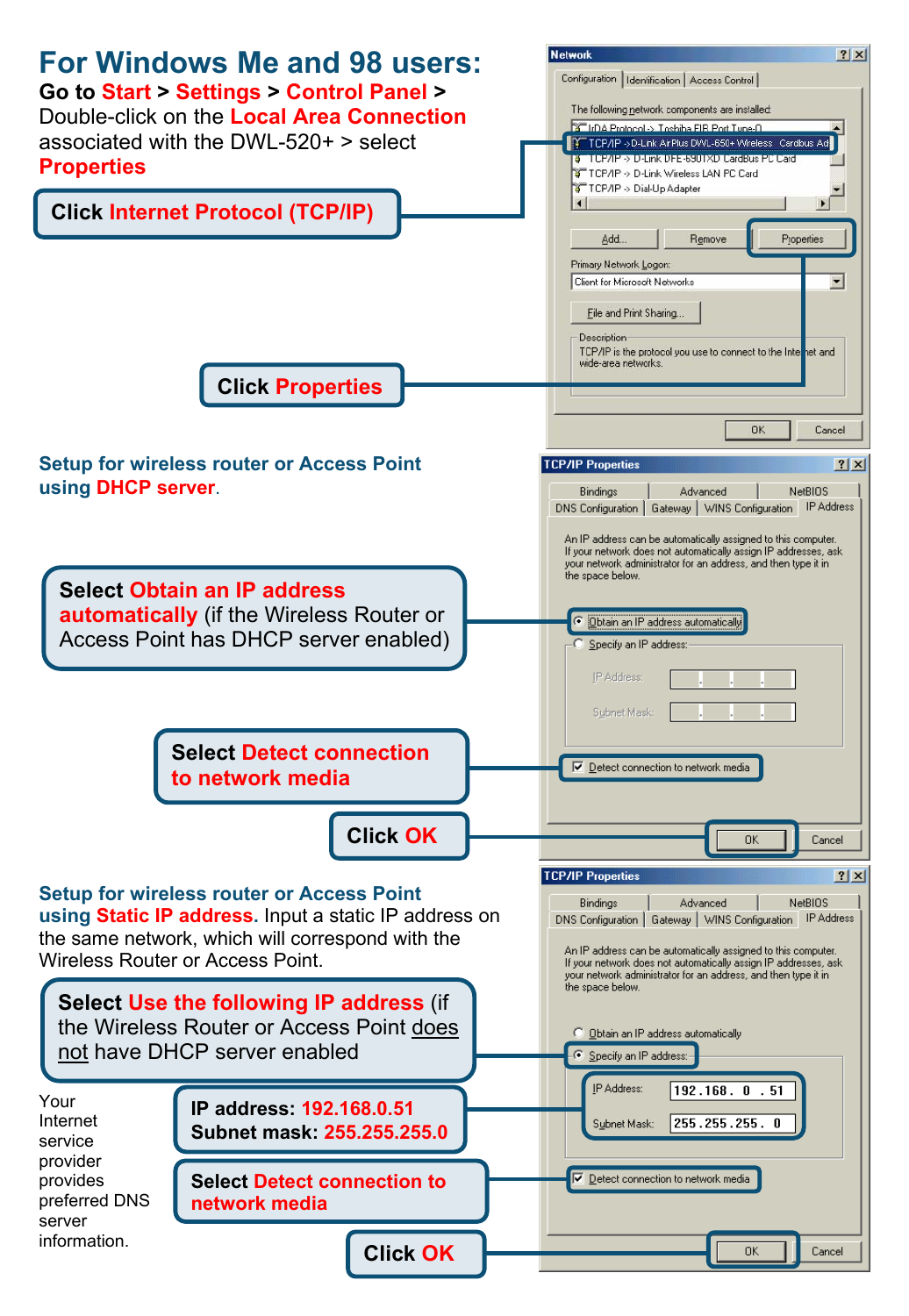### **Checking the Wireless Connection**

**For Windows XP and 2000 Go to Start > Run >** type **cmd**. A window similar to this will appear.

#### **Type ping xxx.xxx.xxx.xxx**,

where xxx is the IP address of the wireless router or Access Point. A good wireless will show the reply from the wireless router or access point.

**For Windows Me and 98, Go to Start > Run >** type **command**. A window similar to Fig. 6.11 will appear. **Type ping xxx.x xx.xxx.xxx**, where xxx is the IP address of the Wireless Router or Access Point. A good wireless will show the reply from the wireless router or access point.

| <b>ex</b> F: WINDOWS \System 32 \cmd.exe                                                                                                                                                                           |  |
|--------------------------------------------------------------------------------------------------------------------------------------------------------------------------------------------------------------------|--|
| Microsoft Windows XP [Version 5.1.2600]<br>KC) Copyright 1985-2001 Microsoft Corp.                                                                                                                                 |  |
| F:\Documents and Settings\lab4>ping 192.168.0.50                                                                                                                                                                   |  |
| Pinging 192.168.0.50 with 32 bytes of data:                                                                                                                                                                        |  |
| Reply from 192.168.0.50: bytes=32 time=5ms TTL=30<br>Reply from 192.168.0.50: bytes=32 time=64ms TTL=30<br>Reply from 192.168.0.50: bytes=32 time=3ms TTL=30<br>Reply from 192.168.0.50: bytes=32 time=17ms TTL=30 |  |
| Ping statistics for 192.168.0.50:<br>Packets: Sent = 4, Received = 4, Lost = 0 (0% loss),<br> Approximate round trip times in milli-seconds:<br>Minimum = 3ms, Maximum = 64ms, Average = 22ms                      |  |
| F:\Documents and Settings\lab4>_                                                                                                                                                                                   |  |



### **Troubleshooting**

#### **Q1: I cannot connect to the access point or wireless router.**

**A:** Make sure that the SSID on the DWL-520+ PCI Adapter is exactly the same as the SSID on the Access Point or wireless router.

#### **Q2: The DWL-520+ Power and Link lights are not on.**

**A:** Check to see if the DWL-520+ PCI Adapter is firmly seated into the PCI slot.

#### **Q3: I am unable to access the Internet using the DWL-520+.**

**A1:** Check that the LED indicators for the broadband modem are indicating normal activity. If not, there may be a problem with the broadband connection.

**A2:** Check that the LED indicators on the wireless router are functioning properly. If not, check that the AC power and Ethernet cables are firmly connected.

**A3:** Check that the IP address, subnet mask, gateway, and DNS settings is correctly entered for the wireless adapter in that specific wireless network.

#### **Q4: I forgot my Encryption key.**

**A:** Reset the Access Point to its factory default settings and restore the DWL-520+ Wireless PCI Adapter to the factory default settings.